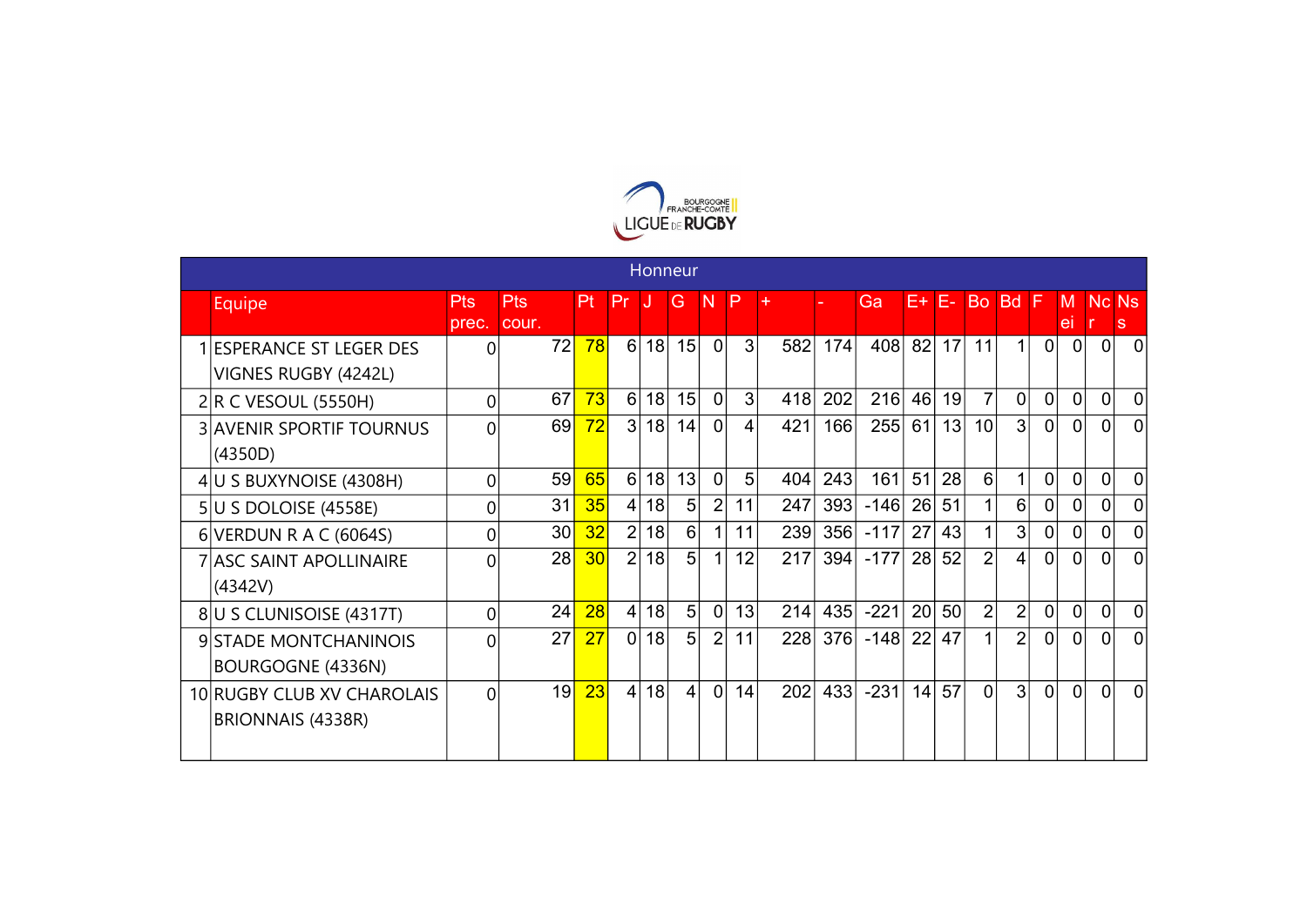|                                  |       |       |                | <b>Reserves Honneur</b> |    |                 |                |                 |     |     |        |                 |    |                 |                |                |                 |                |                |
|----------------------------------|-------|-------|----------------|-------------------------|----|-----------------|----------------|-----------------|-----|-----|--------|-----------------|----|-----------------|----------------|----------------|-----------------|----------------|----------------|
| Equipe                           | Pts   | Pts   | ₽t⊹            | ∣Pr                     | IJ | <b>G</b>        | -N             | - P             | ÷   |     | Gа     | E+              | ♦  | <b>Bo</b>       | <b>Bd</b>      | -F             | M               | Nc Ns          |                |
|                                  | prec. | cour. |                |                         |    |                 |                |                 |     |     |        |                 |    |                 |                |                | ei              |                | s              |
| <b>IESPERANCE ST LEGER DES</b>   | 0     | 85    | 85             | 0                       | 18 | 18 <sup>1</sup> | 0              | 0               | 564 | 85  | 479    | <b>75</b>       | 9  | 12              | $\overline{0}$ | 0              | $\vert 0 \vert$ | $\overline{0}$ | $\Omega$       |
| VIGNES RUGBY (4242L)             |       |       |                |                         |    |                 |                |                 |     |     |        |                 |    |                 |                |                |                 |                |                |
| <b>2 AVENIR SPORTIF TOURNUS</b>  | 0     | 75    | 75             | $\Omega$                | 18 | 15              | $\Omega$       | 3 <sup>1</sup>  | 529 | 173 | 356    | 80 <sup>1</sup> | 19 | 12              | $\overline{2}$ | $\Omega$       | $\Omega$        | $\Omega$       | $\Omega$       |
| (4350D)                          |       |       |                |                         |    |                 |                |                 |     |     |        |                 |    |                 |                |                |                 |                |                |
| $3 R$ C VESOUL (5550H)           | 0     | 56    | 56             | 0                       | 18 | 11              | 1              | 6               | 353 | 174 | 179    | 38 <sup>1</sup> | 24 | 5               | $\overline{0}$ | $\Omega$       | $\overline{0}$  | $\Omega$       | $\Omega$       |
| 4 ASC SAINT APOLLINAIRE          | 0     | 51    | 51             | 0                       | 18 | 12              | $\overline{0}$ | 6 <sup>1</sup>  | 276 | 254 | 47     | 37 <sup>1</sup> | 27 | 3 <sub>1</sub>  |                | 1              | 1               | 0              |                |
| (4342V)                          |       |       |                |                         |    |                 |                |                 |     |     |        |                 |    |                 |                |                |                 |                |                |
| 5U S BUXYNOISE (4308H)           | 0     | 37    | 37             | $\overline{0}$          | 18 | $\overline{7}$  | 1              | 10 <sup>1</sup> | 249 | 294 | $-45$  | 32 <sub>1</sub> | 41 | $\vert 4 \vert$ | 3              | $\overline{0}$ | $\Omega$        | $\Omega$       | $\Omega$       |
| <b>6 RUGBY CLUB XV CHAROLAIS</b> | 0     | 36    | 36             | 0                       | 18 | 7               | $\overline{0}$ | 11              | 273 | 323 | $-50$  | 32 <sub>1</sub> | 44 | 3               | 5              | $\mathbf{0}$   | $\Omega$        | $\Omega$       | $\Omega$       |
| BRIONNAIS (4338R)                |       |       |                |                         |    |                 |                |                 |     |     |        |                 |    |                 |                |                |                 |                |                |
|                                  |       |       |                |                         |    |                 |                |                 |     |     |        |                 |    |                 |                |                |                 |                |                |
| 7 VERDUN R A C (6064S)           | 0     | 31    | 31             | $\overline{0}$          | 18 | $\overline{7}$  | $\overline{0}$ | 11              | 201 | 417 | $-216$ | 24              | 61 |                 |                | $\overline{0}$ | $\overline{0}$  | $\Omega$       | $\overline{0}$ |
| 8 U S DOLOISE (4558E)            | 0     | 26    | 26             | 0                       | 18 | 6               | 0              | 12              | 186 | 352 | $-166$ | 21              | 47 |                 | 3              |                | $\overline{0}$  | 0              | $\Omega$       |
| 9U S CLUNISOISE (4317T)          | 0     | 16    | 16             | 0                       | 18 | $\vert 4 \vert$ | 0              | 13              | 188 | 446 | $-233$ | 25              | 55 | 2 <sub>1</sub>  | $\overline{2}$ | $\overline{2}$ |                 | 0              |                |
| <b>10 STADE MONTCHANINOIS</b>    | 0     | 8     | $\overline{8}$ | 0                       | 18 | 1               | 1              | 16              | 109 | 410 | $-301$ | 4               | 51 | $\Omega$        | 4              | 1              | 0               | <sup>0</sup>   | $\Omega$       |
| BOURGOGNE (4336N)                |       |       |                |                         |    |                 |                |                 |     |     |        |                 |    |                 |                |                |                 |                |                |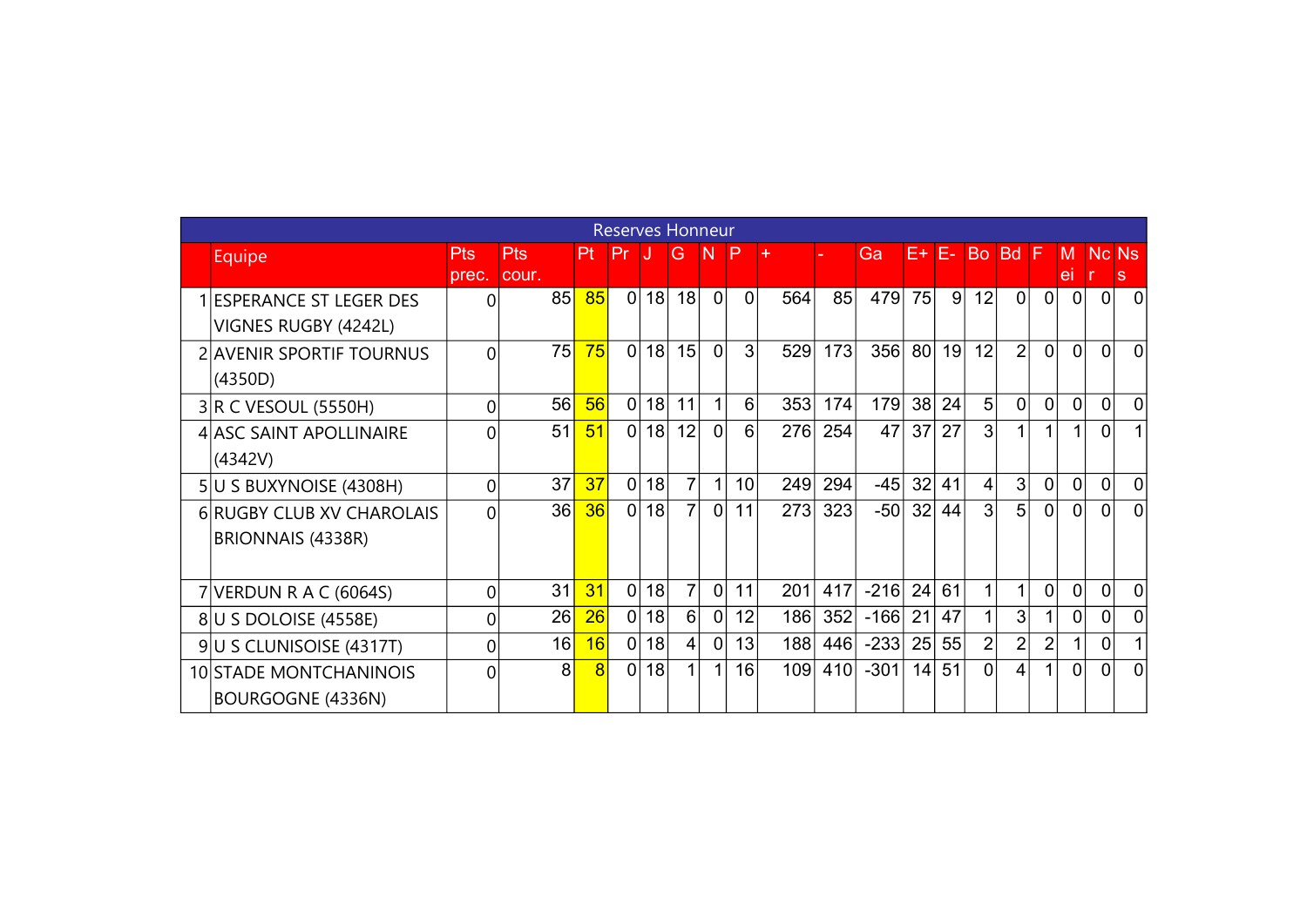|                                                             |                |                   |                | <b>Promotion Honneur</b> |    |                |                |                |     |     |        |    |                 |                |                |                |                |              |             |
|-------------------------------------------------------------|----------------|-------------------|----------------|--------------------------|----|----------------|----------------|----------------|-----|-----|--------|----|-----------------|----------------|----------------|----------------|----------------|--------------|-------------|
| Equipe                                                      | Pts<br>prec.   | Pts<br>cour.      | Pt             | Pr                       | IJ | G.             | -N             | $\mathsf{P}$   | $+$ |     | Ga     | E+ | IE-             | <b>Bo</b>      | Bd F           |                | M<br>el        | <b>Nc Ns</b> | s           |
| 1 U S ARBOISIENNE (4551X)                                   | 0              | 74 <mark> </mark> | 76             | $\overline{2}$           | 18 | 15             | 1              | $\overline{2}$ | 557 | 134 | 423    | 74 | 14              | 9              |                | $\overline{0}$ | 0              | $\mathbf 0$  | $\Omega$    |
| 2 CHAMPAGNOLE RUGBY<br>(4555B)                              | $\Omega$       | 68                | 72             | $\vert 4 \vert$          | 18 | 14             | $\mathbf 1$    | 3 <sup>1</sup> | 478 | 180 | 298    | 70 | 22              | 8 <sup>°</sup> | $\overline{2}$ | $\overline{0}$ | 0              | $\Omega$     | $\mathbf 0$ |
| <b>3 ASSOCIATION SPORTIVE</b><br>CHABLISIENNE (4309J)       | $\Omega$       | 53                | 54             | 1                        | 18 | 10             | 3              | 5              | 383 | 283 | 75     | 44 | 37              | 5              | 1              | $\Omega$       | $\Omega$       | $\Omega$     | $\Omega$    |
| 4 F CLUB DIGOIN LA MOTTE<br>(4321X)                         | 0              | 49                | 51             | $\overline{2}$           | 18 | 10             | $\Omega$       | 8              | 400 | 333 | 67     | 55 | 48              | 5              | 3              | $\Omega$       | $\Omega$       | $\Omega$     | $\Omega$    |
| $5 C$ S SEURROIS (4341U)                                    | $\Omega$       | 48                | 48             | 0                        | 18 | 11             | 0              | $\overline{7}$ | 294 | 439 | $-145$ | 50 | 67              | 1              | $\overline{2}$ | $\overline{0}$ | 0              | 0            | $\Omega$    |
| 6 A S AUTUNOISE (4301A)                                     | $\overline{0}$ | 45                | 45             | 0                        | 18 | 9              | 1              | 8              | 379 | 417 | $-38$  | 52 | 60 <sup>1</sup> | 5 <sup>1</sup> | $\overline{2}$ | $\overline{0}$ | $\mathbf 0$    | $\Omega$     | $\Omega$    |
| 7 CHAMBERTIN OLYMPIQUE<br>(4327D)                           | 0              | 43                | 43             | 0                        | 18 | 9              | $\overline{0}$ | 9              | 326 | 286 | 40     | 45 | 37              | 3              | 4              | $\overline{0}$ | 0              | $\mathbf{0}$ | $\Omega$    |
| <b>8 CHENOVE RUGBY CLUB</b><br>(4316S)                      | $\Omega$       | 26                | 26             | 0                        | 18 | $\vert$        | 1              | 13             | 266 | 365 | $-99$  | 39 | 49              | $\overline{2}$ | 6              | $\Omega$       | $\overline{0}$ | $\Omega$     | $\Omega$    |
| 9 CHATENOY R C (5937D)                                      | $\overline{0}$ | 15                | 15             | 0                        | 18 | $\vert$        | 1              | 13             | 203 | 511 | $-308$ | 25 | 69              | $\mathbf 0$    | 1              | $\overline{2}$ | $\Omega$       | $\Omega$     | $\Omega$    |
| 10 ENTENTE RUGBY VAUZELLES<br>POUGUES LA CHARITE<br>(7734F) | $\Omega$       | $\Omega$          | $\overline{0}$ | 0                        | 18 | $\overline{0}$ | 0              | 18             | 175 | 513 | $-288$ | 25 | 76              | 0              | 4              | $\overline{2}$ | 1              | $\Omega$     |             |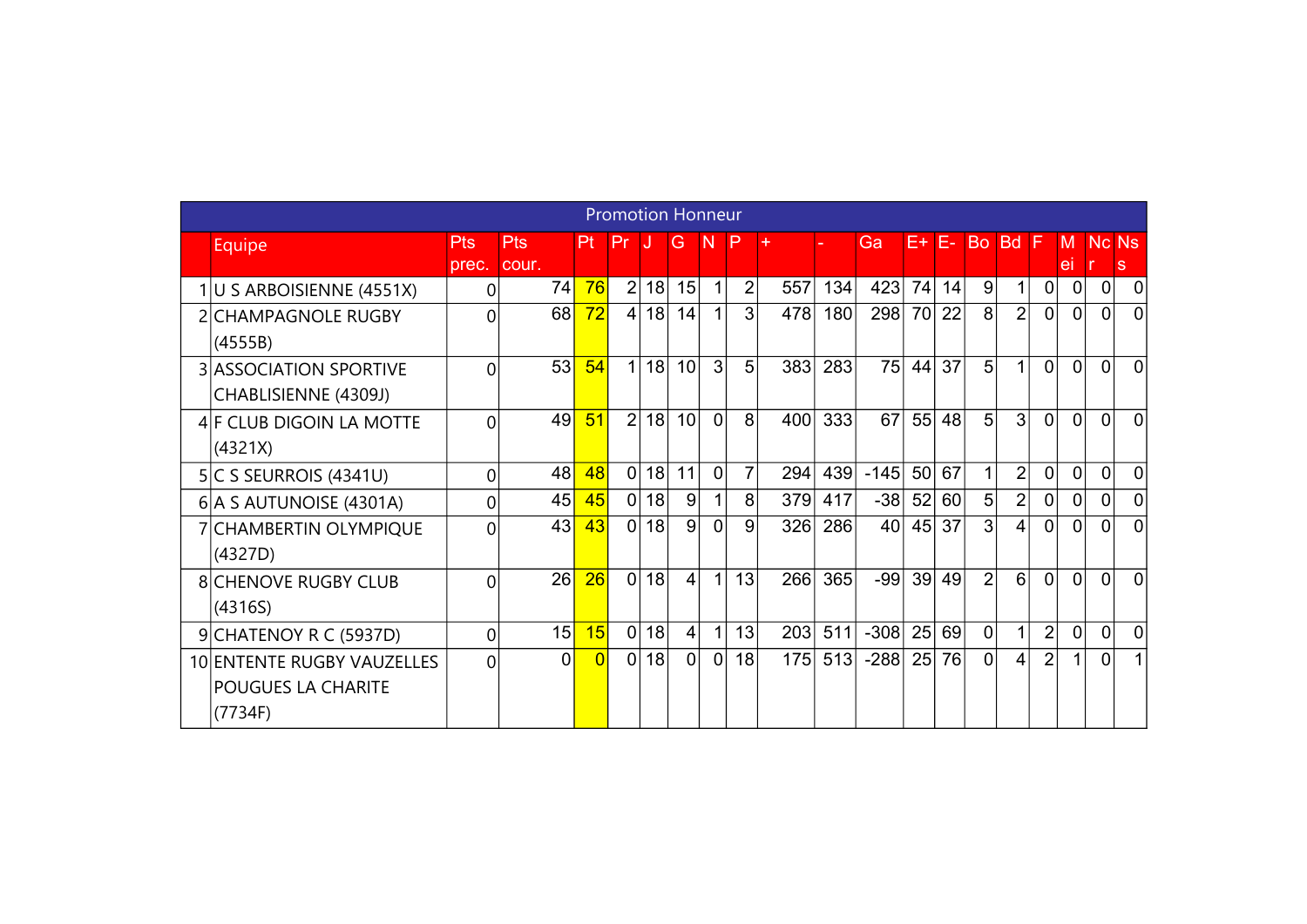|                                                                   |                     |              | Reserves promotion honneur |                |    |                |                |                 |                |     |        |                |                |                |                |                |                     |                |                |
|-------------------------------------------------------------------|---------------------|--------------|----------------------------|----------------|----|----------------|----------------|-----------------|----------------|-----|--------|----------------|----------------|----------------|----------------|----------------|---------------------|----------------|----------------|
| Equipe                                                            | <b>Pts</b><br>prec. | Pts<br>cour. | <b>Pt</b>                  | Pr             |    | G              | -N             | P               |                |     | Ga     | E+             | IF-            | <b>Bo</b>      | <b>Bd</b>      |                | M<br>e <sub>l</sub> | <b>Nc Ns</b>   | s              |
| 1 U S ARBOISIENNE (4551X)                                         | 0                   | 87           | 87                         | 0              | 18 | 18             | $\overline{0}$ | $\overline{0}$  | 507            | 93  | 414    | 51             | 18             | 3              | 0              | 0              | $\mathbf 0$         | $\Omega$       | 0              |
| 2 CHAMPAGNOLE RUGBY<br>(4555B)                                    | 0                   | 72           | 72                         | 0              | 18 | 14             | $\mathbf{0}$   | $\overline{4}$  | 409            | 103 | 306    | 12             | 15             | $\overline{0}$ | 3              | $\overline{0}$ | $\vert 0 \vert$     | $\overline{0}$ | $\Omega$       |
| <b>3 CHENOVE RUGBY CLUB</b><br>(4316S)                            | $\Omega$            | 70           | 70                         | 0              | 18 | 15             | $\overline{0}$ | $\overline{3}$  | 400            | 129 | 296    | 34             | 18             | $\overline{2}$ |                | 1              | $\mathbf{1}$        | 0              |                |
| 4 F CLUB DIGOIN LA MOTTE<br>(4321X)                               | 0                   | 64           | 64                         | 0              | 18 | 13             | $\Omega$       | 5               | 437            | 259 | 178    | 28             | 39             |                |                | $\Omega$       | $\Omega$            | $\Omega$       | $\Omega$       |
| 5 A S AUTUNOISE (4301A)                                           | 0                   | 42           | 42                         | $\overline{0}$ | 18 | 9              | 1              | 8               | 259            | 262 | 97     | 6              | 28             | 0              |                | $\overline{2}$ | 4                   | $\Omega$       | 4              |
| $6 C$ S SEURROIS (4341U)                                          | 0                   | 37           | 37                         | 0              | 18 | 7              | 1              | 10 <sup>1</sup> | 236            | 252 | 109    | 6 <sup>1</sup> | 16             | 0              |                | $\overline{2}$ | 5                   | 0              | 5              |
| 7 ENTENTE RUGBY VAUZELLES<br><b>POUGUES LA CHARITE</b><br>(7734F) | 0                   | $-18$        | $-18$                      | 0              | 18 | 0              | 1              | 17              | 50             | 275 | $-325$ | $\overline{2}$ | 6              | 0              | $\overline{0}$ | 17             | $\Omega$            | $\Omega$       | $\Omega$       |
| 8 CHAMBERTIN OLYMPIQUE<br>(4327D)                                 | 0                   | $-23$        | $-23$                      | 0              | 18 | $\overline{0}$ | 0              | 18              | 25             | 325 | $-325$ | 14             | 13             | $\Omega$       | $\Omega$       | 18             | $\lvert 3 \rvert$   | $\Omega$       | 3              |
| 9 ASSOCIATION SPORTIVE<br>CHABLISIENNE (4309J)                    | 0                   | $-32$        | $-32$                      | 0              | 18 | $\overline{0}$ | $\mathbf{1}$   | 17              | $\overline{0}$ | 300 | $-425$ | $\overline{0}$ | $\overline{0}$ | $\Omega$       | $\overline{0}$ | 17             | $\Omega$            | $\Omega$       | $\Omega$       |
| 10 CHATENOY R C (5937D)                                           | 0                   | $-36$        | $-36$                      | 0              | 18 | $\Omega$       | $\overline{0}$ | 18              | $\overline{0}$ | 325 | $-450$ | 0              | $\overline{0}$ | $\Omega$       | $\overline{0}$ | 18             | $\mathbf{0}$        | $\Omega$       | $\overline{0}$ |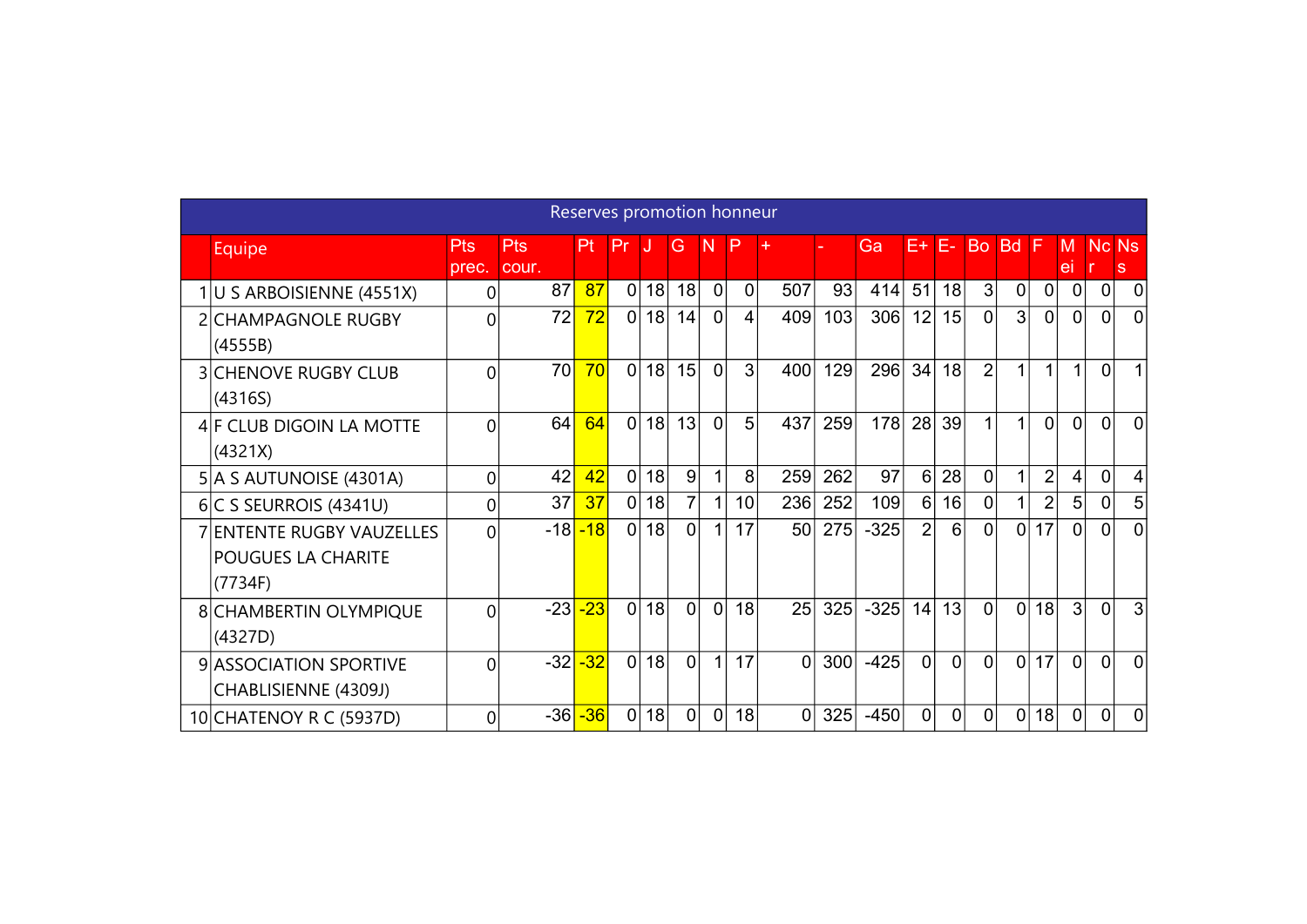|                                                   |              |              |      |                |    | <b>1ere Serie</b> |                      |                |     |     |        |                 |     |                |                |                |                |                |                |
|---------------------------------------------------|--------------|--------------|------|----------------|----|-------------------|----------------------|----------------|-----|-----|--------|-----------------|-----|----------------|----------------|----------------|----------------|----------------|----------------|
| <b>Equipe</b>                                     | Pts<br>prec. | Pts<br>cour. | Pt   | Pr             |    | G                 | -N                   | <b>P</b>       | ÷   |     | Ga     | F+              | IE- | <b>Bo</b>      | <b>Bd</b>      |                | м<br>ei        | Nc Ns<br>Ir.   | <sub>S</sub>   |
| 1 R C MONTCEAU<br>BOURGOGNE (4335M)               | 0            | 74           | 74   | $\mathbf{0}$   | 18 | 15                | $\blacktriangleleft$ | $\overline{2}$ | 526 | 172 | 354    | 71              | 18  | 10             | 1              | $\Omega$       | 0              | <sup>0</sup>   | <sup>0</sup>   |
| 2 RUGBY CLUB DU<br>LOUHANNAIS (4331H)             | 0            | 61           | 61   | $\mathbf{0}$   | 18 | 13                | $\overline{0}$       | 5              | 354 | 226 | 128    | 39              | 24  | 5              | 1              | $\Omega$       | $\Omega$       | $\Omega$       | $\Omega$       |
| 3 A S U C MIGENNES (4330G)                        | 0            | 53           | 54   | 1              | 18 | 12                | $\overline{0}$       | 6              | 312 | 234 | 78     | 34              | 27  | 3              | 1              | $\overline{0}$ | $\Omega$       | $\overline{0}$ | $\Omega$       |
| <b>3 RUGBY TOUCY PUISAYE</b><br>FORTERRE (4349C)  | 0            | 54           | 54   | $\overline{0}$ | 18 | 12                | 0                    | 6              | 389 | 293 | 96     | 46              | 39  | 3              | $\overline{2}$ | $\Omega$       | $\Omega$       | $\Omega$       | $\Omega$       |
| <b>5U S BOURBON LANCY</b><br>(4306F)              | 0            | 52           | 52   | $\overline{0}$ | 18 | 11                | $\Omega$             | $\overline{7}$ | 356 | 226 | 105    | 39 <sup>°</sup> | 28  | $\overline{2}$ | 5              | $\Omega$       | $\overline{0}$ | $\Omega$       | $\Omega$       |
| <b>6 RUGBY UNION MORTEAU</b><br><b>PLATEAU 25</b> | U            | 42           | 42   | $\Omega$       | 18 | 8                 | $\overline{0}$       | 10             | 305 | 289 | 16     | 41              | 39  | 5              | 4              | $\overline{0}$ | $\Omega$       | $\Omega$       | $\Omega$       |
| 7 RUGBY CLUB SENONAIS<br>(4340T)                  | $\Omega$     | 36           | 37   | 1              | 18 | $\overline{7}$    | $\overline{2}$       | 9              | 325 | 352 | $-27$  | 45              | 47  | 6              | $\Omega$       | 1              | $\Omega$       | $\Omega$       | $\Omega$       |
| 8 SAULIEU R C (5949S)                             | 0            | 26           | 26   | $\overline{0}$ | 18 | 5                 | 1 <sub>1</sub>       | 12             | 239 | 365 | $-126$ | 32              | 42  | 3              | 3              | 1              | $\overline{0}$ | $\Omega$       | $\Omega$       |
| 9 U S BAUMOISE (6821P)                            | 0            | 24           | 26   | $\overline{2}$ | 18 | 5                 | $\overline{0}$       | 13             | 190 | 410 | $-220$ | 22              | 63  | 0              | $\overline{2}$ | $\overline{0}$ | $\overline{0}$ | $\overline{0}$ | $\overline{0}$ |
| 10 R C DIJONNAIS (4323Z)                          | 0            | $-9$         | $-9$ | $\Omega$       | 18 | 0                 | $\overline{0}$       | 18             | 114 | 543 | $-329$ | 15              | 57  | 0              |                | 4              | 3              | 0              | 3              |

|                           |            |                 |     |                |                | 2eme serie        |          |     |     |     |        |                 |                 |                |                |                |          |              |          |
|---------------------------|------------|-----------------|-----|----------------|----------------|-------------------|----------|-----|-----|-----|--------|-----------------|-----------------|----------------|----------------|----------------|----------|--------------|----------|
| <b>Equipe</b>             | <b>Pts</b> | <b>Pts</b>      | Pt. | <b>APT</b>     | w.             | G                 | <b>N</b> | / P | l + |     | Ga     | E+              | E-              | <b>Bo</b>      | <b>Bd</b>      | IF.            | M        | Nc Ns        |          |
|                           | prec.      | cour.           |     |                |                |                   |          |     |     |     |        |                 |                 |                |                |                | e        |              | S        |
| 1 R C ST MARTIN DU LAC    | ∩          | 29              | 29  | 0              | 8              | $6 \overline{6}$  |          | 1   | 257 | 145 | 112    | 37 <sup>1</sup> | 21              | 3 <sub>l</sub> | $\overline{0}$ | $\overline{0}$ | 0        | $\mathbf{0}$ | 0        |
| (A347A)                   |            |                 |     |                |                |                   |          |     |     |     |        |                 |                 |                |                |                |          |              |          |
| $2 R$ C LANGRES (5831N)   |            | 28              | 28  | 0              | 8 <sup>1</sup> | 5 <sub>5</sub>    | 1        | 2   | 212 | 97  | 115    | 31              | 14 <sub>1</sub> | $\vert$        | $\overline{2}$ | $\overline{0}$ | 0        | $\Omega$     | ∩        |
| 2 R C MOREZ HAUT JURA     |            | 26              | 28  | $\overline{2}$ | 8              | 5 <sup>1</sup>    | 0        | 3   | 217 | 116 | 101    | 34              | 16              | $\vert$        | $\overline{2}$ | $\overline{0}$ | $\Omega$ | 0            | $\Omega$ |
| (4563K)                   |            |                 |     |                |                |                   |          |     |     |     |        |                 |                 |                |                |                |          |              |          |
| 4 AVALLON R C (5829L)     | 0          | 13 <sub>h</sub> | 13  | 0              | 8              | $\lvert 3 \rvert$ | 0        | 5   | 93  | 180 | $-87$  | 14              | 28              | $\mathbf 1$    | $\overline{0}$ | $\overline{0}$ | 0        | $\Omega$     | $\Omega$ |
| <b>5 ENT MONTBARD</b>     | ∩          |                 | 4   | $\overline{0}$ | 8              | $\overline{0}$    | 0        | 8   | 35  | 276 | $-241$ | 5 <sup>1</sup>  | 42              | $\mathbf{0}$   | 1              | $\overline{0}$ | 0        | $\Omega$     | $\Omega$ |
| CHATILLON/SEINE R (4334L) |            |                 |     |                |                |                   |          |     |     |     |        |                 |                 |                |                |                |          |              |          |
|                           |            |                 |     |                |                |                   |          |     |     |     |        |                 |                 |                |                |                |          |              |          |